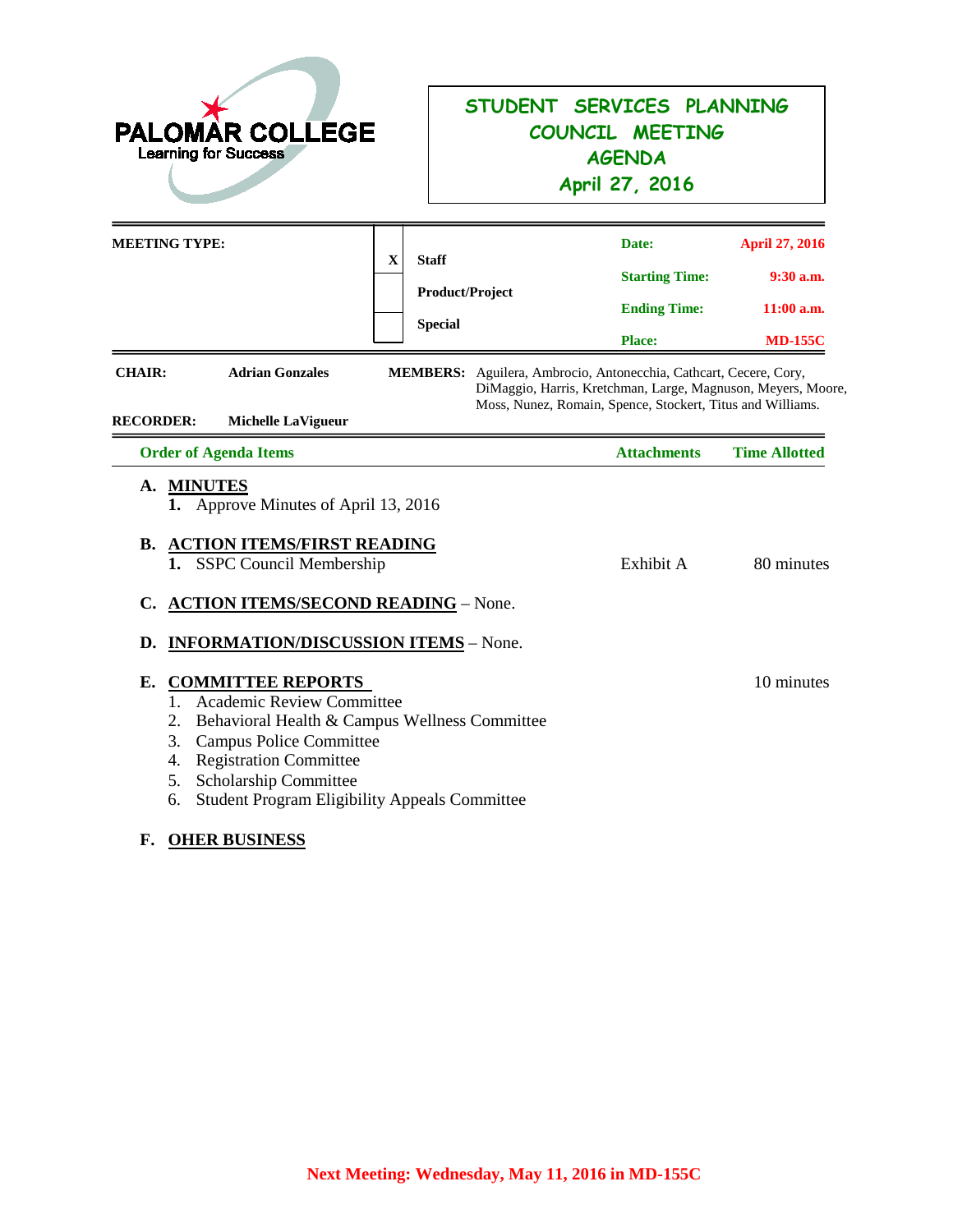

# **STUDENT SERVICES PLANNING COUNCIL MEETING MINUTES April 13, 2016**

| <b>CHAIR:</b> Adrian Gonzales       | MEMBERS PRESENT: V. Aguilera, J. Ambrocio,                 |  |
|-------------------------------------|------------------------------------------------------------|--|
|                                     | R. Antonecchia, G. Bongolan, S. Cathcart, L. Cecere,       |  |
|                                     | A. Cunningham, J. Harris, L. Kretchman, M. Large,          |  |
|                                     | K. Magnuson, J. Moss, L. Romain, B. Stockert, S. Titus and |  |
|                                     | R. Williams.                                               |  |
| <b>RECORDER:</b> Michelle LaVigueur | <b>MEMBERS ABSENT:</b> A. Cory, M. DiMaggio, A. Gonzales,  |  |
|                                     | L. Meyers, C. Moore, E. Nunez and M. Spence.               |  |
|                                     | <b>GUESTS:</b>                                             |  |
|                                     |                                                            |  |

Order of Agenda Items **Attachments** Time Allotted **Time Allotted** Time Allotted **Time Allotted \_\_\_\_\_\_\_\_\_\_\_\_\_\_\_\_\_\_\_\_\_\_\_\_\_\_\_\_\_\_\_\_\_\_\_\_\_\_\_\_\_\_\_\_\_\_\_\_\_\_\_\_\_\_\_\_\_\_\_\_\_\_\_\_\_\_\_\_\_\_\_\_\_\_\_\_\_\_\_\_\_\_\_\_\_\_\_\_\_\_\_\_**

#### **A. MINUTES**

#### **1. Approval of Minutes for March 9, 2016**

MCS – (Titus/Cunningham): The minutes for March 9, 2016 were approved and accepted into the record with abstentions from Veronica Aguilera, Dr. Glyn Bongolan and Dr. Kendyl Magnuson.

Minutes, agendas and attachments are posted on the following Palomar College website: <http://www2.palomar.edu/pages/sspc/>

### **B. ACTION ITEMS/FIRST READING** – None.

### **C. ACTION ITEMS/SECOND READING**

**1. Proposal to add a Recruitment and Retention Committee** Exhibit A 10 minutes **Reporting to SSPC – Dr. Kendyl Magnuson**

There was discussion regarding the Chair of the committee having a seat on SSPC. The following amendments were made to the membership:

- 1. Co-Chairs to include:
	- o Manager, Orientation and Follow-up Services
	- o Manager, Outreach
- 2. (1) Instructional Faculty appointed by the Faculty Senate
- 3. (1) Counseling Faculty from Counseling Department appointed by the Faculty Senate
- 4. (1) Counseling Faculty from Categorical Programs appointed by the Faculty Senate
- 5. (1) Marketing staff appointed by SSPC
- 6. (1) Systems Module Functional Specialist from Student Services appointed by SSPC
- 7. (2) Student Services staff appointed by SSPC
- 8. (1) Grant Funded Student Programs staff appointed by SSPC

**Motion:** MSC (Titus/Bongolan): A motion was made to add the Recruitment and Retention Committee reporting to SSPC with the membership amendments listed above. **Result:** Motion approved.

### **D. INFORMATION/DISCUSSION ITEMS**

- **1. New AA Representative – Jamie Moss**
- **2. Review Student Services PRP's** Exhibit B 50 minutes
	- a. EOPS Veronica Aguilera reviewed this PRP.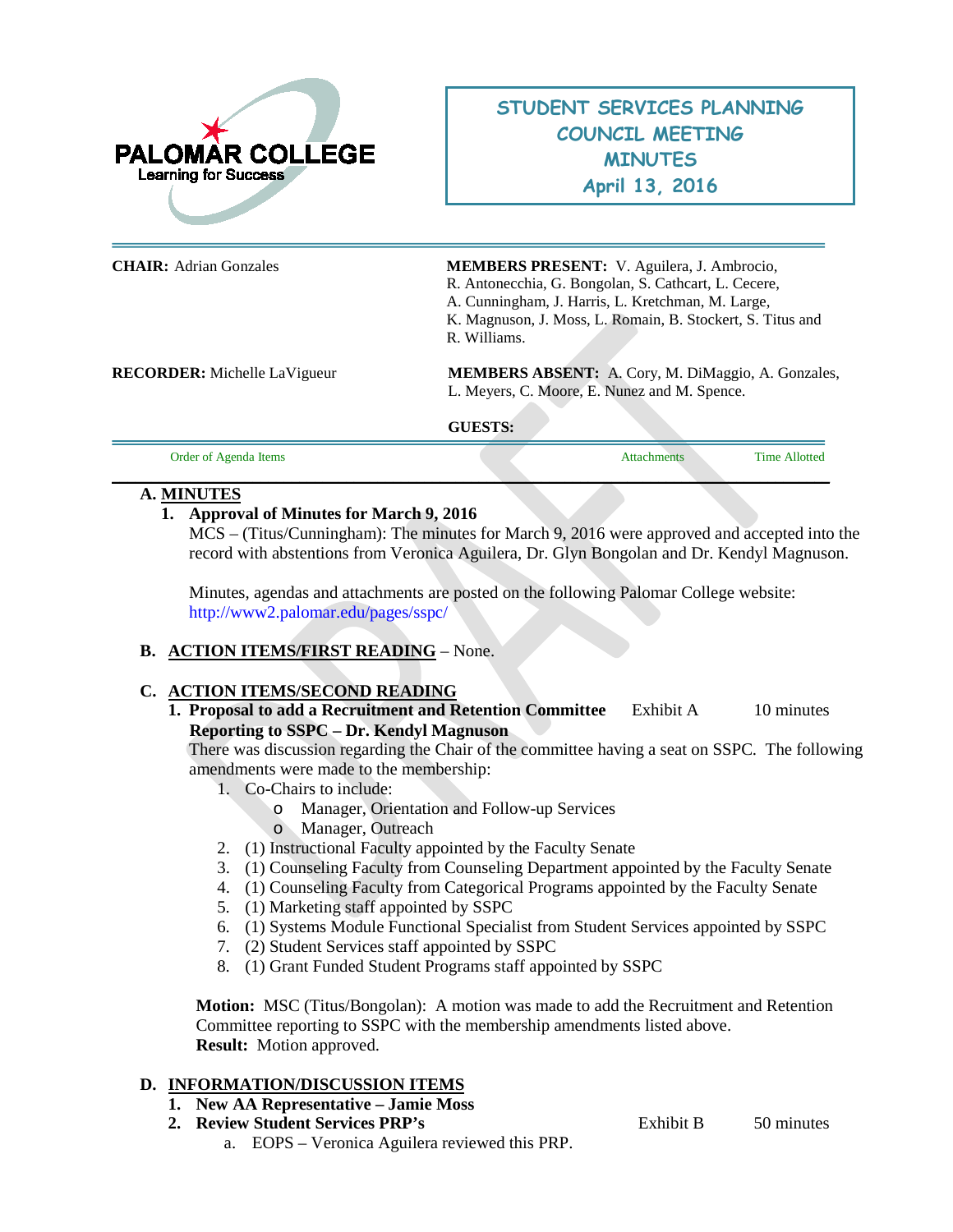- b. Financial Aid, Veterans and Scholarships Dr. Kendyl Magnuson reviewed this PRP.
- c. GFSP Acting VPSS Brian Stockert reviewed this PRP. There were requests to receive the following additional information on this PRP:
	- i. Actual figures for each grant, per student
	- ii. Follow through rates for students who participated in grants and then attended/completed program goals at Palomar College
- d. Student Equity Plan (SEP) Brian Stockert reviewed this PRP.
- e. Student Success and Support Program (SSSP) Brian Stockert reviewed this PRP.
- **3. Discussion of SSPC Council Membership** Exhibit C 20 minutes Acting VPSS Brian Stockert led the discussion on the members of the SSPC membership. All current positions were reviewed and the following new membership was proposed:
	- VPSS
	- Dean of Counseling
	- Director, Athletics
	- Director, Enrollment Services
	- Director, GFSP
	- Director, Student Affairs
	- Chief of Police
	- Counseling Chair
	- One Faculty representative appointed by Faculty Senate from Instr. Areas
	- One Faculty representative who is also on the Faculty Senate
	- Research Analyst
	- (2) CCE/AFT reps.
	- One Student representative appointed by ASG
	- One CAST rep from Student Services
	- One AA rep.
	- One PFF rep. appointed by PFF
	- Counselor from Special Populations
	- Counselor from Pathways

This list will be sent out to the Council and brought back for First Reading on April 27, 2016.

#### **E. COMMITTEE REPORTS** – No reports. 10 minutes

- **1.** Academic Review Committee
- **2.** Behavioral Health & Campus Wellness Committee
- **3.** Campus Police Committee
- **4.** Registration Committee
- **5.** Scholarship Committee
- **6.** Student Program Eligibility Appeals Committee

### **F. OHER BUSINESS**

Meeting was adjourned at 11:04 a.m.

### Next Meeting: April 27, 2016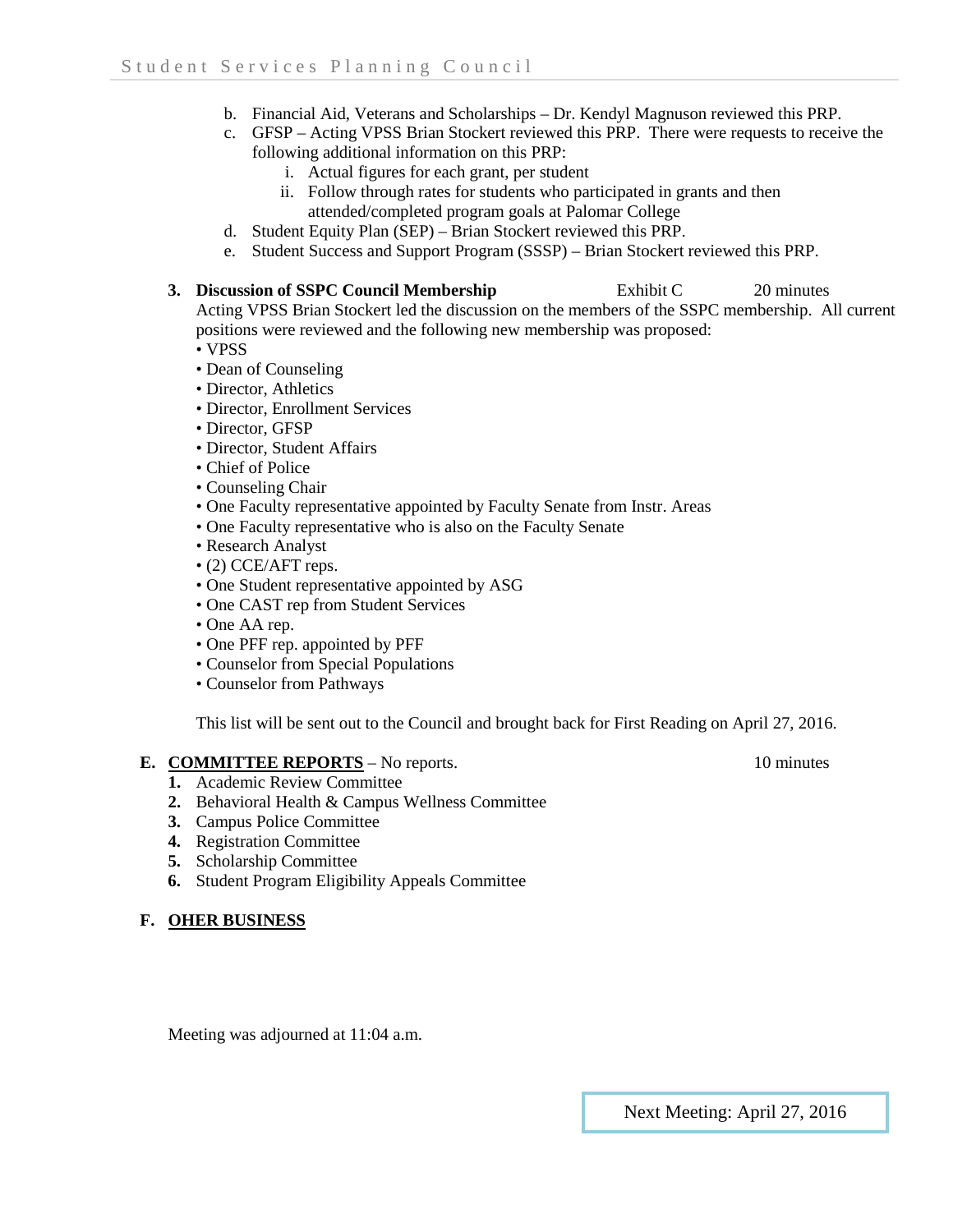| <b>SSPC Shared Governance, Areas and Departments</b> |  |                                         |                                                                                                                                                                                                                                           |  |
|------------------------------------------------------|--|-----------------------------------------|-------------------------------------------------------------------------------------------------------------------------------------------------------------------------------------------------------------------------------------------|--|
| <b>Shared</b><br>Governance<br><b>Areas</b>          |  | <b>Student Services</b><br><b>Areas</b> | <b>Student Services</b><br><b>Departments</b>                                                                                                                                                                                             |  |
| <b>VPSS</b>                                          |  | Athletics                               |                                                                                                                                                                                                                                           |  |
| Dean, Counseling<br>Services                         |  | <b>Counseling Services</b>              | • Articulation<br>• Assessment<br>· Behavioral Health Counseling<br>• Career Center<br>• Counseling Services<br>$\bullet$ DRC<br>• EOPS/CARE/Foster Youth<br>• Grant Funded Student Programs<br>• 3SP/Student Equity<br>• Transfer Center |  |
| AA                                                   |  | <b>Enrollment Services</b>              | · Admissions<br>• Evaluations & Records<br>• Financial Aid<br>• International Students<br>· Outreach/Student Ambassadors<br>• Veterans                                                                                                    |  |
| <b>ASG</b>                                           |  | <b>Health Services Center</b>           |                                                                                                                                                                                                                                           |  |
| <b>CAST</b> (Student<br>Services)                    |  | <b>Campus Police</b>                    | • Parking Services<br>• Police Department                                                                                                                                                                                                 |  |
| CCE (2 members)                                      |  | Pride Center                            |                                                                                                                                                                                                                                           |  |
| PFF                                                  |  | <b>Student Affairs</b>                  | • Student Activities<br>• Student Affairs/Discipline<br>• Student Government                                                                                                                                                              |  |
| <b>Faculty Senate (3)</b><br>members)                |  |                                         |                                                                                                                                                                                                                                           |  |